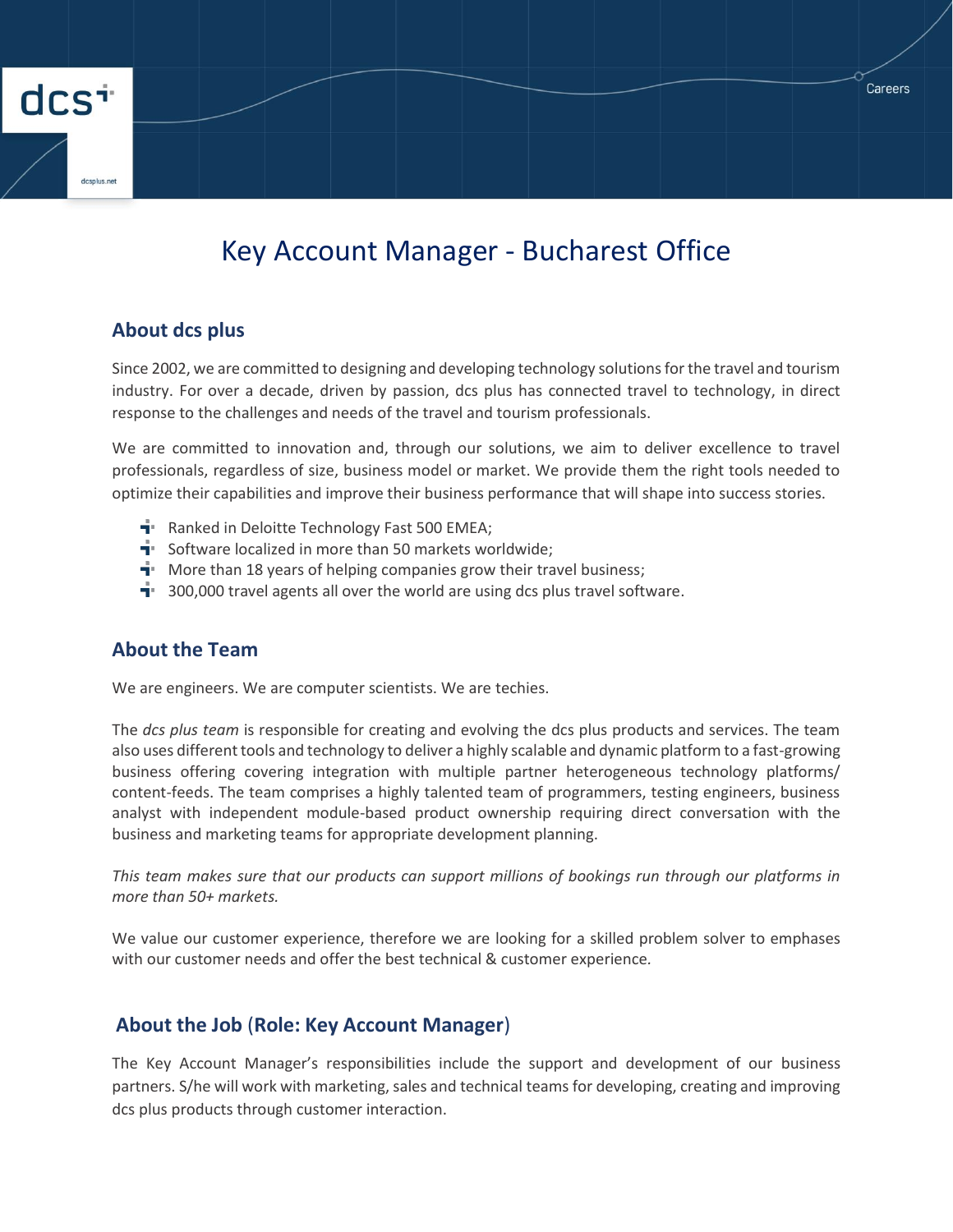

## **What's in it for you?**

- $\mathbf{\dot{a}}$ . A role inside a growing company activating in a changing and versatile industry;
- $\mathbf{I}$  Opportunity for learning, development, and recognition in a young and family-like environment;
- $\mathbf{\dot{a}}$  Continuous growth ensured by training & constant feedback sessions;
- $\mathbf{\dot{a}}$  Certainty and stability of the team and of the working environment;
- $\mathbf{F}$  Opportunity to work with a strong-growing company that continues to gain notoriety and expand in new markets.

#### **Responsibilities**

- **T** Providing viable business solutions to customers and demonstrating their value;
- **Promote solutions, selling business software & applications, including customer engagement;**
- $\mathbf{\dot{I}}$  Elaboration of proposals for solutions that include all aspects of the request received from the client;
- $\mathbf{\dot{T}}$  Anticipating client needs, investigating underlying causes and identifying short and longer-term solutions;
- $\mathbf{\dot{T}}$  Elaboration of proposals for solutions that include all aspects of the request received from the client;
- **F** Forecast sales management, account allocation, account strategy and planning;
- **F** Recommends changes in products, services, and results evaluation policy, as appropriate;
- **T** Resolves customer complaints, investigating their requests and proposing appropriate solutions;
- $\mathbf{\dot{a}}$ . Negotiate prices and contractual details in order to complete the sale;
- **Provide outbound follow-up to nurture and progress selected accounts through the sales pipeline;**
- $\mathbf{\dot{a}}$  Collaborate / work closely with Delivery Team and Customer Experience team;
- $\mathbf{\dot{a}}$  Able to communicate and understand dcs plus strategy, industry trends; identify business opportunities and critical success factors for an effective business development;
- $\mathbf{\dot{a}}$  Acts as brand ambassadors for dcs plus products.

### **Essential Prior Expertise and nice to have skills**

- **Proven understanding of the sales processes and sales management techniques;**
- Excellent analytical, organizational, innovative, problem solving and follow-up skills with the ability to meet targets;
- $\mathbf{\dot{a}}$  Demonstrated ability to generate and promote business proposals towards decision makers under minimal supervision and guidance;

Careers